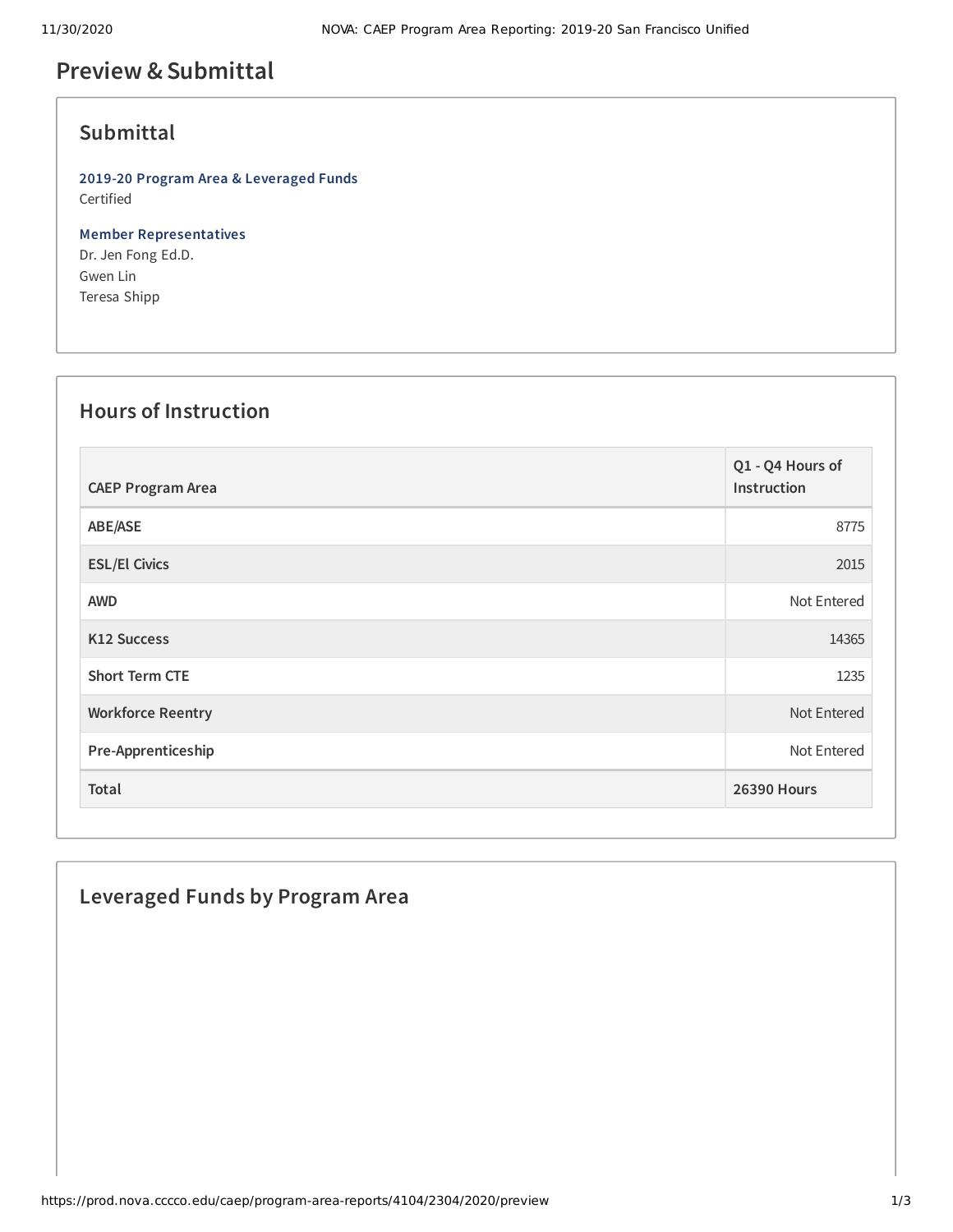11/30/2020 NOVA: CAEP Program Area Reporting: 2019-20 San Francisco Unified

| <b>Fund</b>                              | <b>ABE/ASE</b>        | ESL/El<br><b>Civics</b> | <b>AWD</b>            | K12<br><b>Success</b> | <b>Short</b><br><b>Term</b><br><b>CTE</b> | <b>Workforce</b><br>Reentry | Pre-<br>Apprenticeship | <b>Totals</b> |
|------------------------------------------|-----------------------|-------------------------|-----------------------|-----------------------|-------------------------------------------|-----------------------------|------------------------|---------------|
| California Adult<br>Education<br>Program | Not<br>Entered        | Not<br>Entered          | Not<br>Entered        | Not<br>Entered        | Not<br>Entered                            | Not<br>Entered              | Not Entered            | \$0           |
| <b>CalWORKs</b>                          | <b>Not</b><br>Entered | Not<br>Entered          | Not<br>Entered        | <b>Not</b><br>Entered | Not<br>Entered                            | <b>Not</b><br>Entered       | Not Entered            | \$0           |
| <b>NonCredit</b>                         | Not<br>Entered        | Not<br>Entered          | Not<br>Entered        | Not<br>Entered        | Not<br>Entered                            | Not<br>Entered              | Not Entered            | \$0           |
| <b>Perkins</b>                           | <b>Not</b><br>Entered | Not<br>Entered          | Not<br>Entered        | Not<br>Entered        | \$95,000                                  | <b>Not</b><br>Entered       | Not Entered            | \$95,000      |
| <b>LCFF</b>                              | Not<br>Entered        | Not<br>Entered          | Not<br>Entered        | \$175,536             | Not<br>Entered                            | Not<br>Entered              | Not Entered            | \$175,536     |
| Fees                                     | <b>Not</b><br>Entered | <b>Not</b><br>Entered   | <b>Not</b><br>Entered | <b>Not</b><br>Entered | <b>Not</b><br>Entered                     | <b>Not</b><br>Entered       | Not Entered            | \$0           |
| K12 Adult Ed Jail<br><b>Funds</b>        | Not<br>Entered        | <b>Not</b><br>Entered   | <b>Not</b><br>Entered | Not<br>Entered        | <b>Not</b><br>Entered                     | Not<br>Entered              | Not Entered            | \$0           |
| <b>WIOA II</b>                           | Not<br>Entered        | Not<br>Entered          | Not<br>Entered        | Not<br>Entered        | Not<br>Entered                            | <b>Not</b><br>Entered       | Not Entered            | \$0           |
| Contracted<br><b>Services</b>            | Not<br>Entered        | Not<br>Entered          | Not<br>Entered        | Not<br>Entered        | Not<br>Entered                            | Not<br>Entered              | Not Entered            | \$0           |
| <b>Other Federal</b><br>Grants           | <b>Not</b><br>Entered | \$125,000               | <b>Not</b><br>Entered | Not<br>Entered        | <b>Not</b><br>Entered                     | <b>Not</b><br>Entered       | Not Entered            | \$125,000     |
| In-kind<br>Contributions                 | Not<br>Entered        | Not<br>Entered          | Not<br>Entered        | \$0                   | Not<br>Entered                            | Not<br>Entered              | Not Entered            | \$0           |
| <b>Totals</b>                            | \$0                   | \$125,000               | \$0                   | \$175,536             | \$95,000                                  | \$0                         | \$0                    | \$395,536     |

#### **Certification**

**49 San Francisco Adult Education Consortium - Primary Contact**

**Tary Acebey** Management Assistant, AEBG [tacebey@ccsf.edu](mailto:tacebey@ccsf.edu)

**Wendy Miller** Interim Dean of Grants, Resource Development and Adult Education Programs [wlmiller@ccsf.edu](mailto:wlmiller@ccsf.edu)